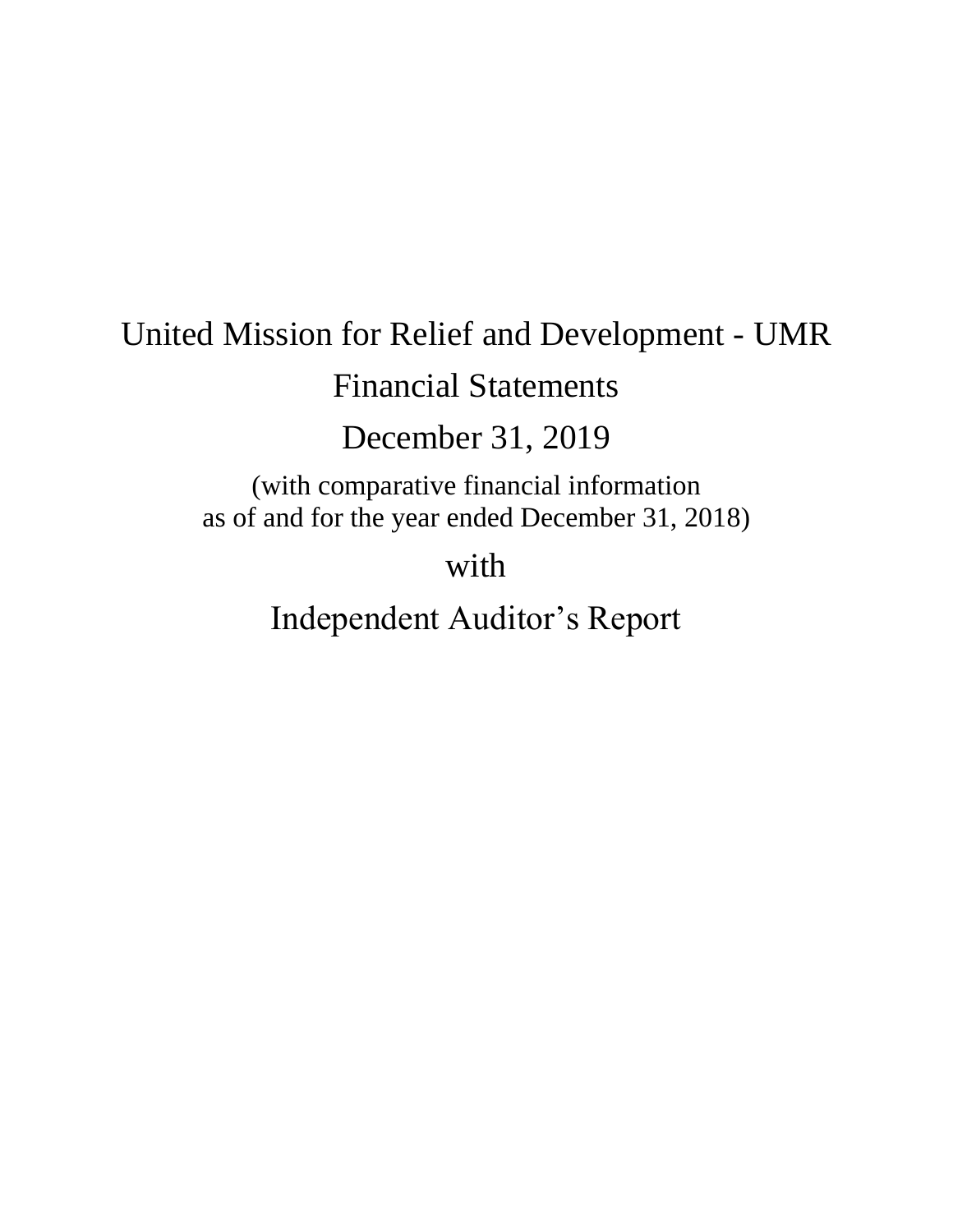# Contents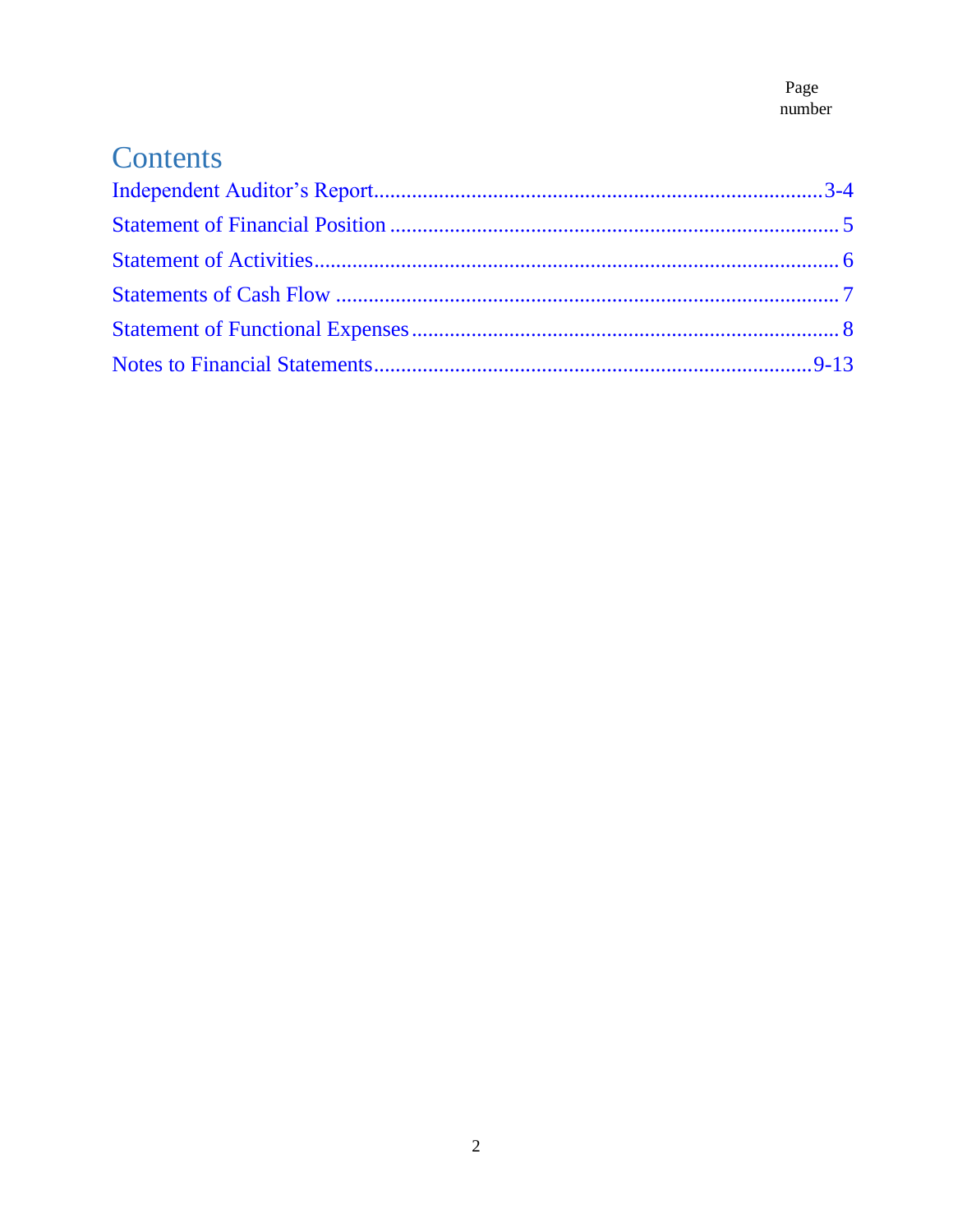# **Independent Auditor's Report**

<span id="page-2-0"></span>To the Board of Directors of United Mission for Relief and Development - UMR

We have audited the accompanying financial statements of United Mission for Relief and Development - UMR (a nonprofit organization) which comprise the statement of financial position as of December 31, 2019, and the related statements of activities and cash flows for the year then ended, and the related notes to the financial statements.

## *Management's Responsibility for the Financial Statements*

Management is responsible for the preparation and fair presentation of these financial statements in accordance with accounting principles generally accepted in the United States of America; this includes the design, implementation, and maintenance of internal control relevant to the preparation and fair presentation of financial statements that are free from material misstatement, whether due to fraud or error.

#### *Auditors' Responsibility*

Our responsibility is to express an opinion on these financial statements based on our audit. We conducted our audit in accordance with auditing standards generally accepted in the United States of America. Those standards require that we plan and perform the audit to obtain reasonable assurance about whether the financial statements are free of material misstatement.

An audit involves performing procedures to obtain audit evidence about the amounts and disclosures in the financial statements. The procedures selected depend on the auditors' judgment, including the assessment of the risks of material misstatement of the financial statements, whether due to fraud or error. In making those risk assessments, the auditor considers internal control relevant to the entity's preparation and fair presentation of the financial statements in order to design audit procedures that are appropriate in the circumstances, but not for the purpose of expressing an opinion on the effectiveness of the entity's internal control. Accordingly, we express no such opinion. An audit also includes evaluating the appropriateness of accounting policies used and the reasonableness of significant accounting estimates made by management, as well as evaluating the overall presentation of the financial statements.

We believe that the audit evidence we have obtained is sufficient and appropriate to provide a basis for our audit opinion.

#### *Opinion*

In our opinion, the financial statements referred to above present fairly, in all material respects, the financial position of United Mission for Relief and Development – UMR as of December 31, 2019 and the change in the net assets and its cash flows for the year then ended in conformity with generally accepted accounting principles in United States of America.

#### *Emphasis of Matter*

As discussed in Note 2 to the financial statements, in 2019 the Organization adopted new accounting guidance, Accounting Standards Update (ASU) 2014-09, *Revenue from Contracts with Customers*. Our opinion is not modified with respect to this matter.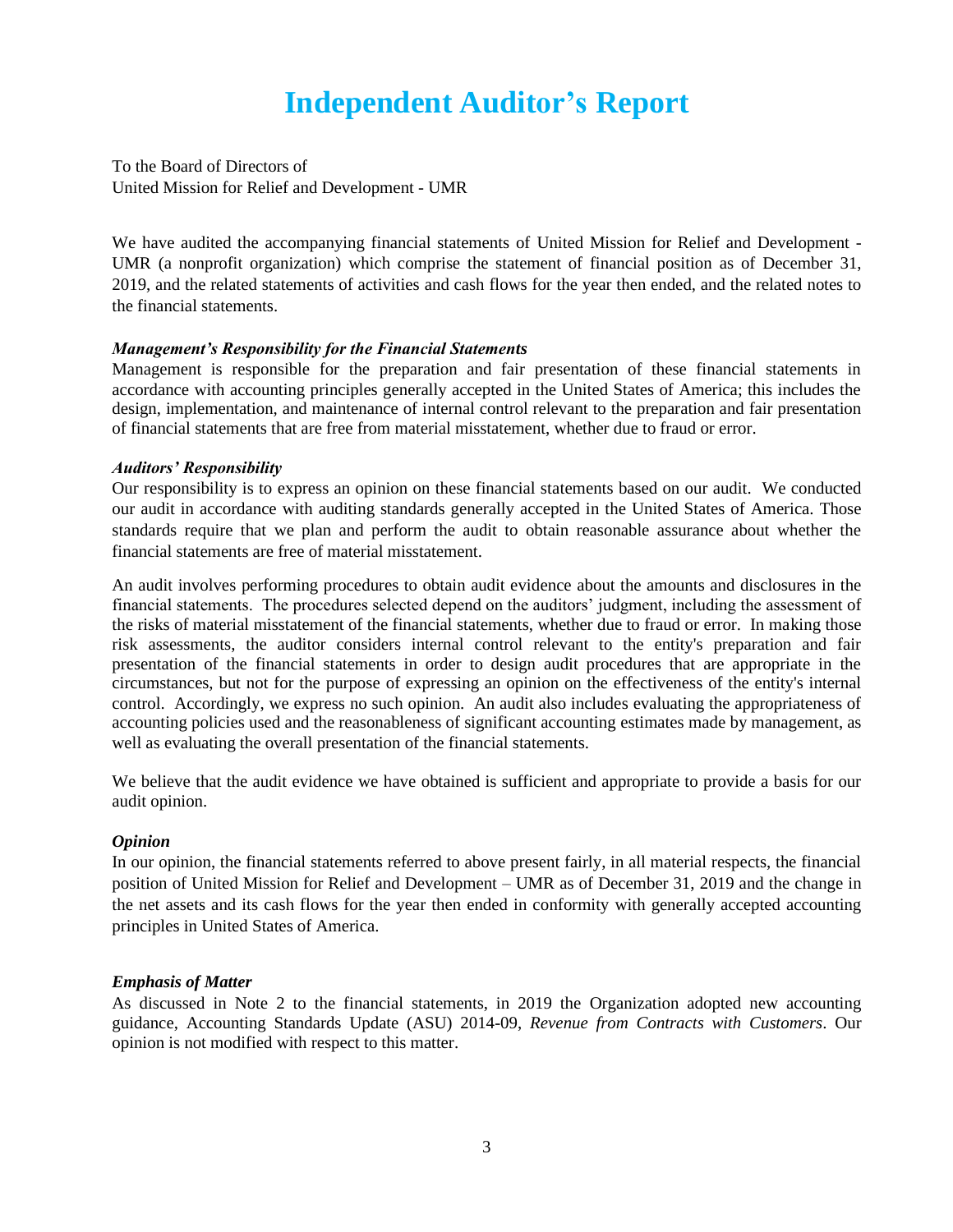# *Report on Summarized Comparative Information*

We have previously audited United Mission for Relief and Development - UMR financial statements, and we expressed an unmodified audit opinion on those audited financial statements in our report dated April 25, 2019. In our opinion, the summarized comparative information presented herein as of and for the year ended December 31, 2018, is consistent in all material respects, with the audited financial statements from which it has been derived.

## *Raya CPA & Consulting Services, LLC.*

<span id="page-3-0"></span>Chantilly, Virginia May 27, 2020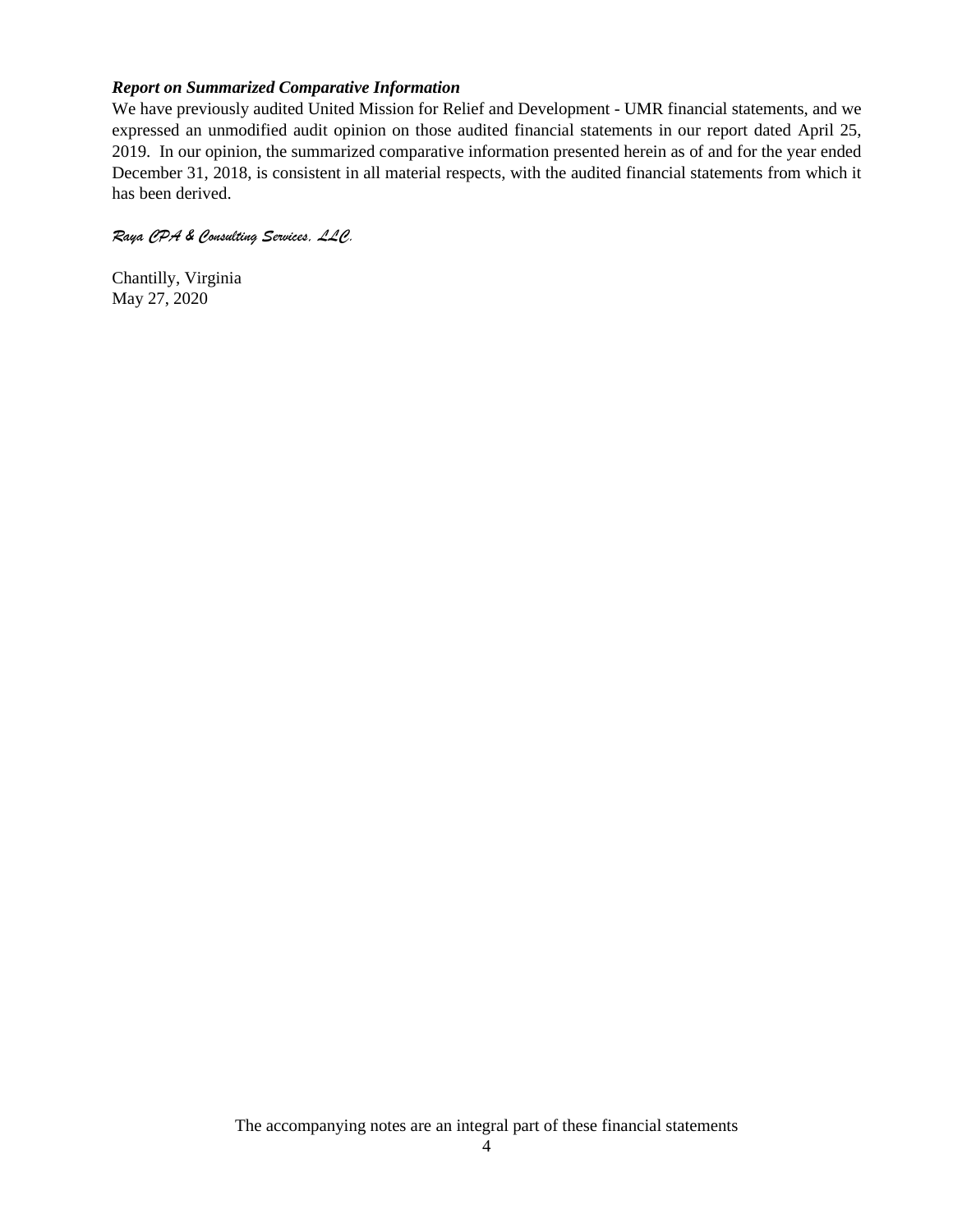# United Mission for Relief and Development - UMR Statement of Financial Position December 31, 2019

|                                         | 2019                      |           | 2018 |           |  |
|-----------------------------------------|---------------------------|-----------|------|-----------|--|
| <b>Assets</b>                           |                           |           |      |           |  |
| <b>Current Assets</b>                   |                           |           |      |           |  |
| Cash                                    | $\boldsymbol{\mathsf{S}}$ | 134,974   | \$   | 1,026,929 |  |
| Pledges receivables                     |                           | 80,490    |      | 1,003,151 |  |
| Due from field offices                  |                           | 8,079     |      | 12,234    |  |
| Prepaid expenses                        |                           | 8,235     |      | 2,076     |  |
| Total current assets                    |                           | 231,778   |      | 2,044,390 |  |
| <b>Fixed Assets</b>                     |                           |           |      |           |  |
| Property, equipment and furniture       |                           | 29,560    |      | 52,350    |  |
| Accumulated depreciation                |                           | (17,910)  |      | (27,705)  |  |
| Fixed assets - net                      |                           | 11,650    |      | 24,645    |  |
| <b>Total Assets</b>                     | \$                        | 243,428   |      | 2,069,035 |  |
| <b>Liabilities and Net Assets</b>       |                           |           |      |           |  |
| <b>Current Liabilities</b>              |                           |           |      |           |  |
| Accounts payable                        | \$                        | 256,034   | \$   | 283,628   |  |
| Payroll liability                       |                           | 56,990    |      | 53,659    |  |
| Total current liabilities               |                           | 313,024   |      | 337,287   |  |
| <b>Net Assets (Deficits)</b>            |                           |           |      |           |  |
| Without donor restriction               |                           | (81, 893) |      | 1,106,635 |  |
| With donor restriction                  |                           | 12,297    |      | 625,113   |  |
| <b>Total Net Assets (Deficits)</b>      |                           | (69, 596) |      | 1,731,748 |  |
| <b>Total Liabilities and Net Assets</b> | \$                        | 243,428   | \$   | 2,069,035 |  |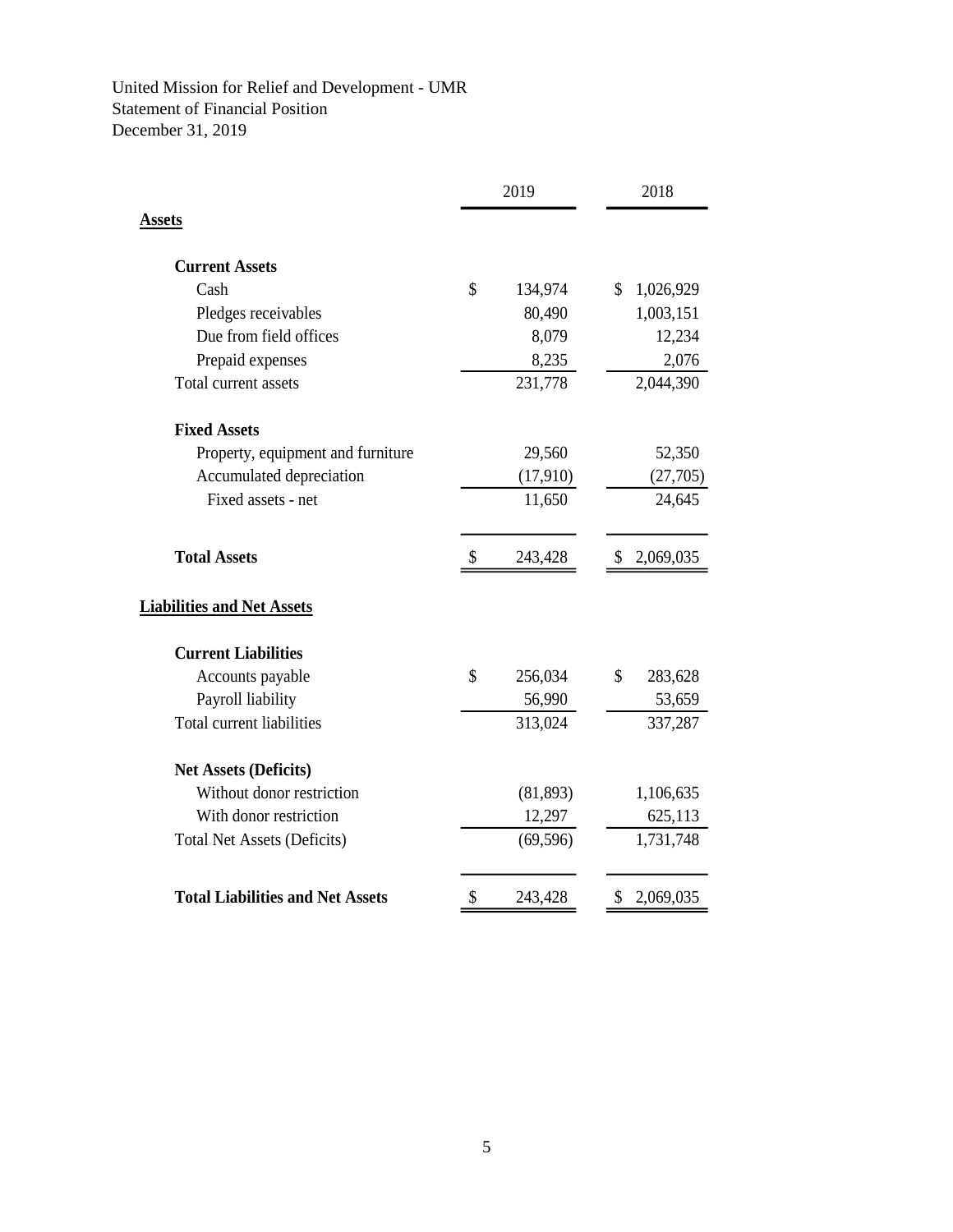<span id="page-5-0"></span>United Mission for Relief and Development - UMR Statement of Activities Year Ended December 31, 2019 (with summarized comparative financial information for the year ended December 31, 2018)

|                                        | 2019                                        |             |                                          |              |       |             | 2018           |
|----------------------------------------|---------------------------------------------|-------------|------------------------------------------|--------------|-------|-------------|----------------|
|                                        | <b>Without Donor</b><br><b>Restrictions</b> |             | <b>With Donor</b><br><b>Restrictions</b> |              | Total |             | Total          |
| <b>Donations and Support</b>           |                                             |             |                                          |              |       |             |                |
| Contributions                          | \$                                          | 1,393,059   | \$.                                      | 3,164,251    | S.    | 4,557,310   | 7,289,165<br>S |
| In-kind donations                      |                                             |             |                                          | 13, 187, 183 |       | 13,187,183  | 76,610,456     |
| Net assets released                    |                                             |             |                                          |              |       |             |                |
| from restrictions                      |                                             | 16,964,250  |                                          | (16,964,250) |       |             |                |
| Total donations and support            |                                             | 18,357,309  |                                          | (612, 816)   |       | 17,744,493  | 83,899,621     |
| <b>Total expenses</b>                  |                                             | 19,545,837  |                                          |              |       | 19,545,837  | 83,050,538     |
| Change in net assets                   |                                             | (1,188,528) |                                          | (612, 816)   |       | (1,801,344) | 849,083        |
| Net assets, beginning of the year      |                                             | 1,106,635   |                                          | 625,113      |       | 1,731,748   | 882,665        |
| Net assets (deficits), end of the year | \$                                          | (81,893)    | $\boldsymbol{\mathsf{S}}$                | 12,297       | S     | (69, 596)   | 1,731,748<br>S |

The accompanying notes are an integral part of these financial statements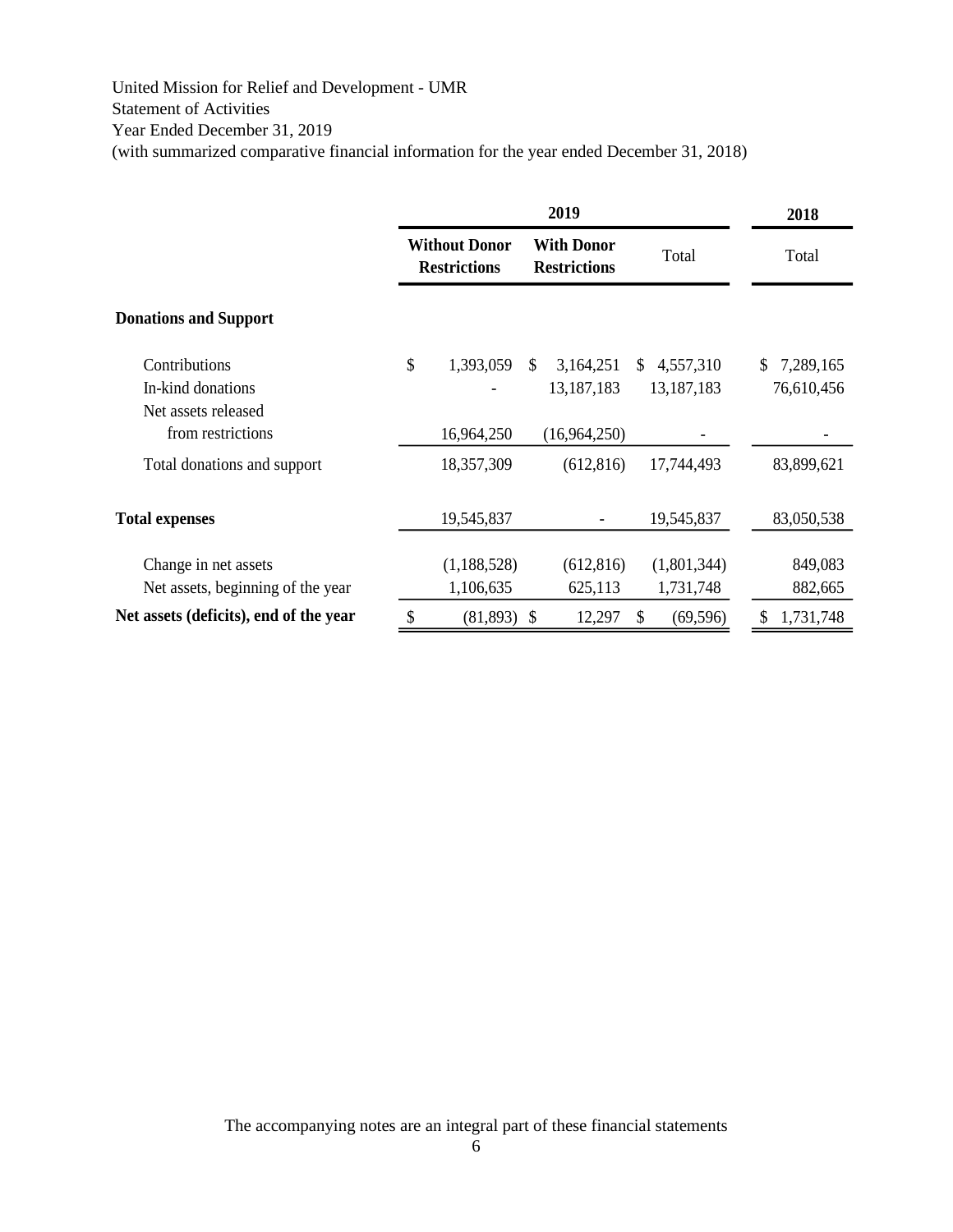United Mission for Relief and Development - UMR Statements of Cash Flow Years Ended December 31, 2019 and 2018

|                                               | 2019              | 2018            |
|-----------------------------------------------|-------------------|-----------------|
| <b>Operating Activities</b>                   |                   |                 |
| Change in net assets                          | \$<br>(1,801,344) | \$<br>849,083   |
| Adjustments to reconcile change in net assets |                   |                 |
| to net cash used in operating activities:     |                   |                 |
| Depreciation and amortization                 | 7,022             | 10,672          |
| Gain on fixed asset sale                      | (3,900)           |                 |
| Decrease (increase) in pledge receivable      | 922,661           | (327, 416)      |
| Decrease in field offices                     | 4,155             | 3,416           |
| (Increase) decrease in prepaid expenses       | (6,159)           | 11,025          |
| Decrease in accounts payable                  | (27, 594)         | (103,990)       |
| Decrease in due to partners                   |                   | (626, 555)      |
| Increase in payroll liabilities               | 3,331             | 122             |
| Net cash used in operating activities         | (901, 828)        | (183, 643)      |
| <b>Investing Activities</b>                   |                   |                 |
| Proceed from fixed asset sale                 | 9,873             |                 |
| Purchase of fixed assets                      |                   | (9, 431)        |
| Net cash used in investing activities         | 9,873             | (9, 431)        |
| Net decrease in cash for the year             | (891, 955)        | (193,074)       |
| Cash at the beginning of the year             | 1,026,929         | 1,220,003       |
| Cash at the end of the year                   | \$<br>134,974     | \$<br>1,026,929 |

The accompanying notes are an integral part of these financial statements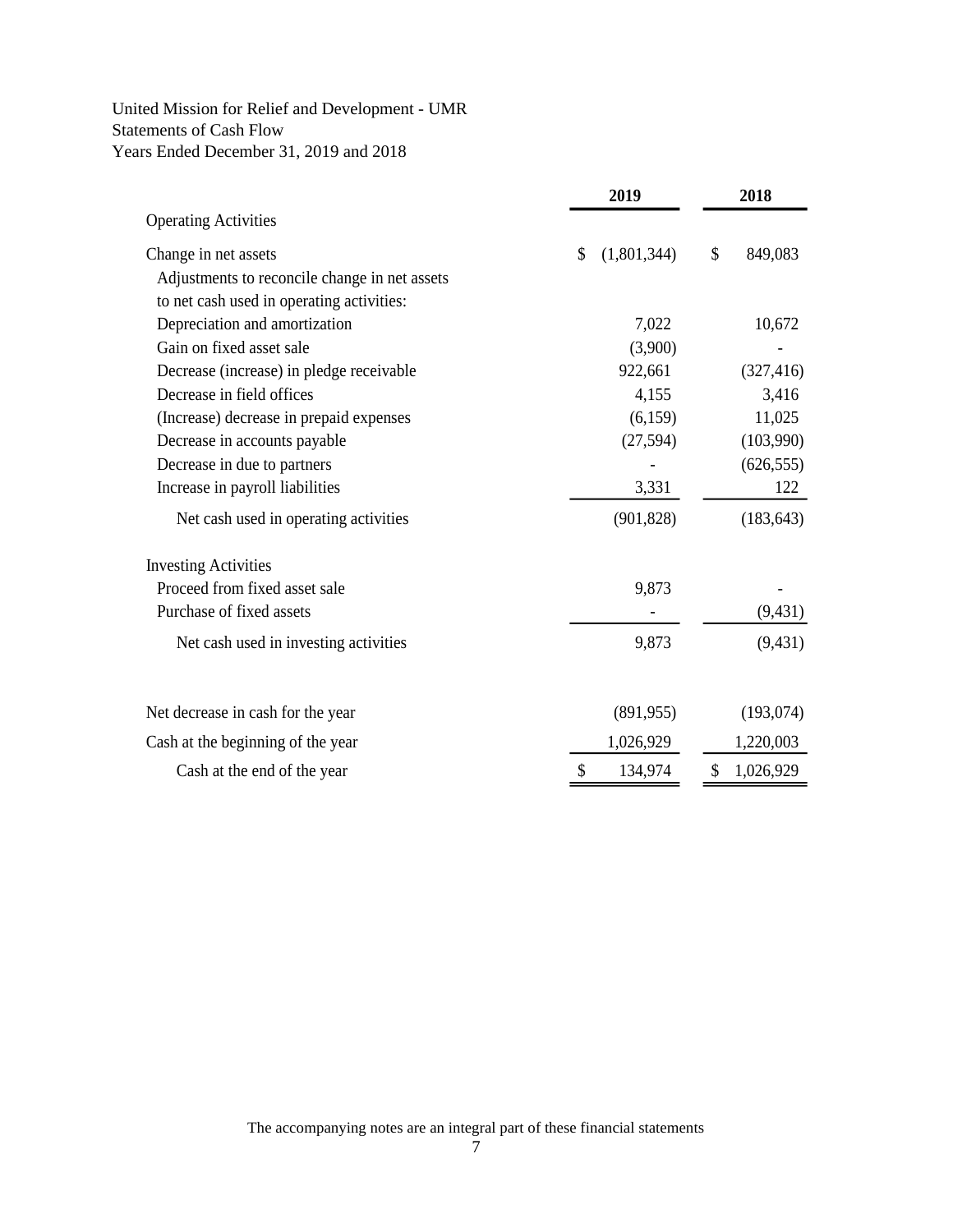# <span id="page-7-0"></span>United Mission for Relief and Development - UMR

Statement of Functional Expenses

Year Ended December 31, 2019

(with summarized comparative financial information for the year ended December 31, 2018)

|                               | 2019                       |                     |                         |         |             |        |    |            |    |            |      |
|-------------------------------|----------------------------|---------------------|-------------------------|---------|-------------|--------|----|------------|----|------------|------|
|                               | <b>Supporting Services</b> |                     |                         |         |             |        |    |            |    |            |      |
|                               |                            | Program<br>Services | Management<br>& General |         | Fundraising |        |    | Total      |    |            | 2018 |
| In-kind donations             | \$                         | 13, 187, 183        | \$                      |         | \$          |        | \$ | 13,187,183 | \$ | 76,610,456 |      |
| Donations                     |                            | 3,195,829           |                         |         |             |        |    | 3,195,829  |    | 3,253,495  |      |
| Salaries and benefits         |                            | 1,113,890           |                         | 592,164 |             |        |    | 1,706,054  |    | 1,840,684  |      |
| Travel                        |                            | 169,668             |                         | 59,249  |             | 1,132  |    | 230,049    |    | 364,016    |      |
| Contractors and sponsorship   |                            | 393,042             |                         | 65,034  |             | 7,413  |    | 465,489    |    | 276,899    |      |
| Printing and office supplies  |                            | 167,450             |                         | 4,907   |             | 650    |    | 173,007    |    | 146,266    |      |
| Mailing and promotion         |                            | 128,412             |                         | 11,620  |             | 3,475  |    | 143,507    |    | 182,339    |      |
| Conferences                   |                            | 21,212              |                         | 1,021   |             |        |    | 22,233     |    | 12,720     |      |
| Telecommunications            |                            | 9,464               |                         | 8,017   |             |        |    | 17,481     |    | 23,351     |      |
| Rent                          |                            | 45,531              |                         | 128,410 |             | 14,522 |    | 188,463    |    | 150,374    |      |
| Equipment                     |                            | 5,646               |                         | 1,980   |             |        |    | 7,626      |    | 4,525      |      |
| Bank charges                  |                            | 91,689              |                         | 10,793  |             |        |    | 102,482    |    | 95,239     |      |
| Depreciation and amortization |                            | 1,346               |                         | 5,676   |             |        |    | 7,022      |    | 10,672     |      |
| Licenses and dues             |                            | 946                 |                         | 13,822  |             |        |    | 14,768     |    | 9,347      |      |
| Insurance                     |                            |                     |                         | 5,592   |             |        |    | 5,592      |    | 1,110      |      |
| Professional services         |                            | 29,090              |                         | 49,962  |             |        |    | 79,052     |    | 69,045     |      |
| <b>Total</b>                  | \$                         | 18,560,398          |                         | 958,247 | \$          | 27,192 | \$ | 19,545,837 |    | 83,050,538 |      |

The accompanying notes are an integral part of these financial statements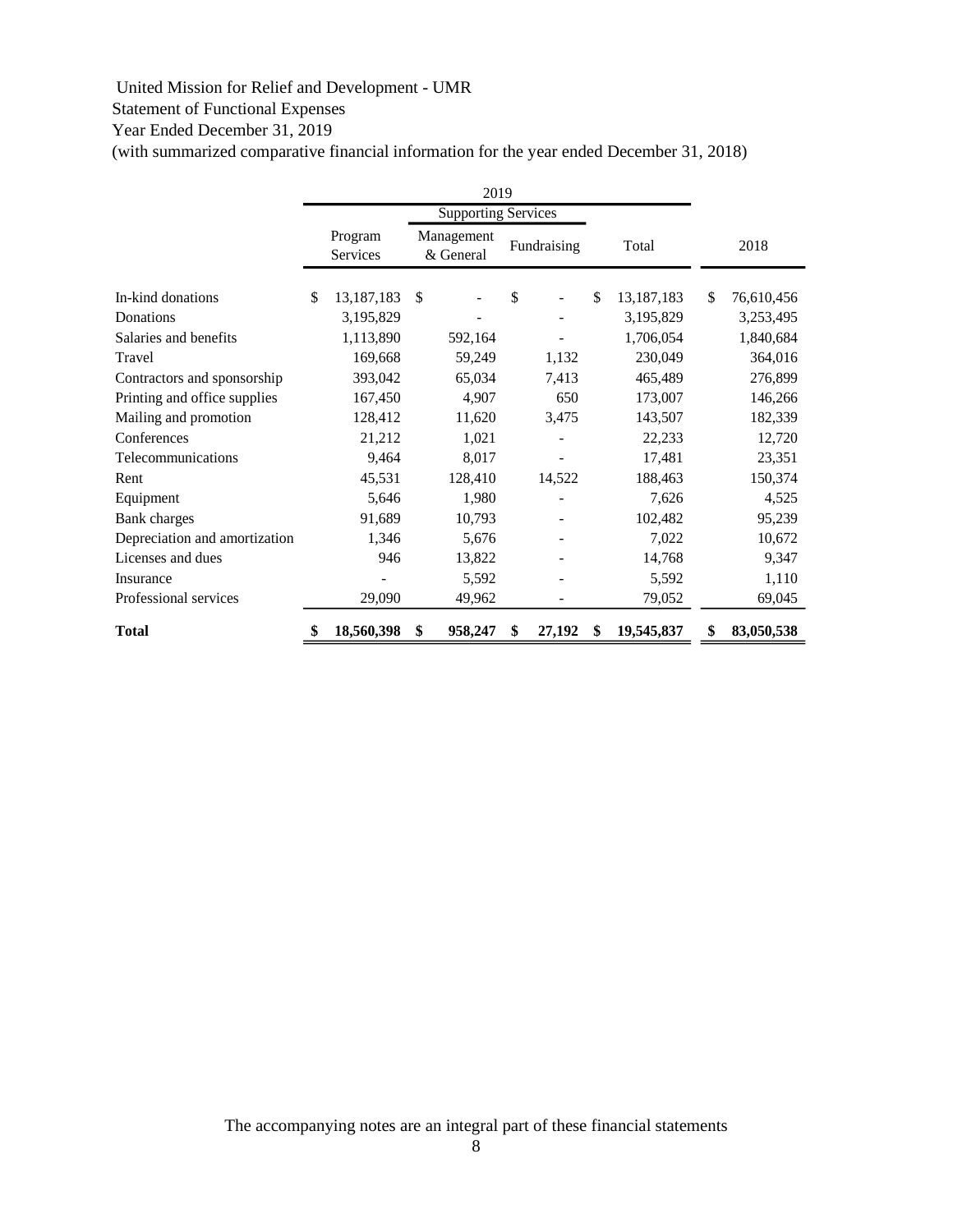<span id="page-8-0"></span>United Mission for Relief and Development - UMR Notes to Financial Statements Year Ended December 31, 2019

# **1. Organization's Background**

United Mission for Relief and Development - UMR is an exempt (501) (c) (3) non-for-profit organization established in July 2010. The organization responds to the emergency situation arising from natural disaster and conflicts across the world by providing medications, clean water, food and shelter. In 2019, the organization adopted a strategy to focus on development projects in Eastern Africa and Middle East & North Africa (MENA) regions. The programs are in the areas of child and orphans protection, women economic empowerment, agriculture and environment protection. The main source of its revenues are driven from donations and incidental fundraising.

## **2. Adoption of New Accounting Pronouncements**

The Financial Accounting Standards Board ("FASB") Accounting Standards Codification Topic 606, Revenue from Contracts with Customers, as amended, supersedes or replaces nearly all GAAP revenue recognition guidance. These standards establish a new contract and control-based revenue recognition model, change the basis for deciding when revenue is recognized over time or at a point in time, and expand disclosures about revenue. The Organization has implemented Topic 606 and has adjusted the presentation in these consolidated financial statements accordingly. The amendments have been applied retrospectively to all periods presented, with no effect on net assets.

In June 2018, FASB issued ASU 2018-08, Clarifying the Scope and the Accounting Guidance for Contributions Received and Contributions Made. This standard assists entities in evaluating whether transactions should be accounted for as contributions or exchange transactions and determining whether a contribution is conditional. The Organization has implemented the provisions of ASU 2018-08 applicable to both contributions received and to contributions made in the accompanying consolidated financial statements under a modified prospective basis. Accordingly, there is no effect on net assets in connection with our implementation of ASU 2018-08.

# **3. Summary of Significant Accounting Policies**

#### - **Basis of accounting**

The Organization prepares its financial statements on the accrual basis of accounting generally accepted in the United State of America. Under this method, revenue is recognized when earned and expenses are recognized when incurred.

#### - **Basis of presentation**

UMR follows the Not-for-Profit Topic of the FASB Accounting Standards Codification (the Codification). Under this topic, UMR is required to report information regarding its financial position and activities according to three classes of net assets: unrestricted net asset, temporarily restricted net assets and permanently restricted net assets. UMR does not have any permanently restricted net assets.

#### - **Use of an estimate**

The preparation of financial statements in accordance with accounting principles generally accepted in the United States of America requires management to make estimates and assumptions that affect the reported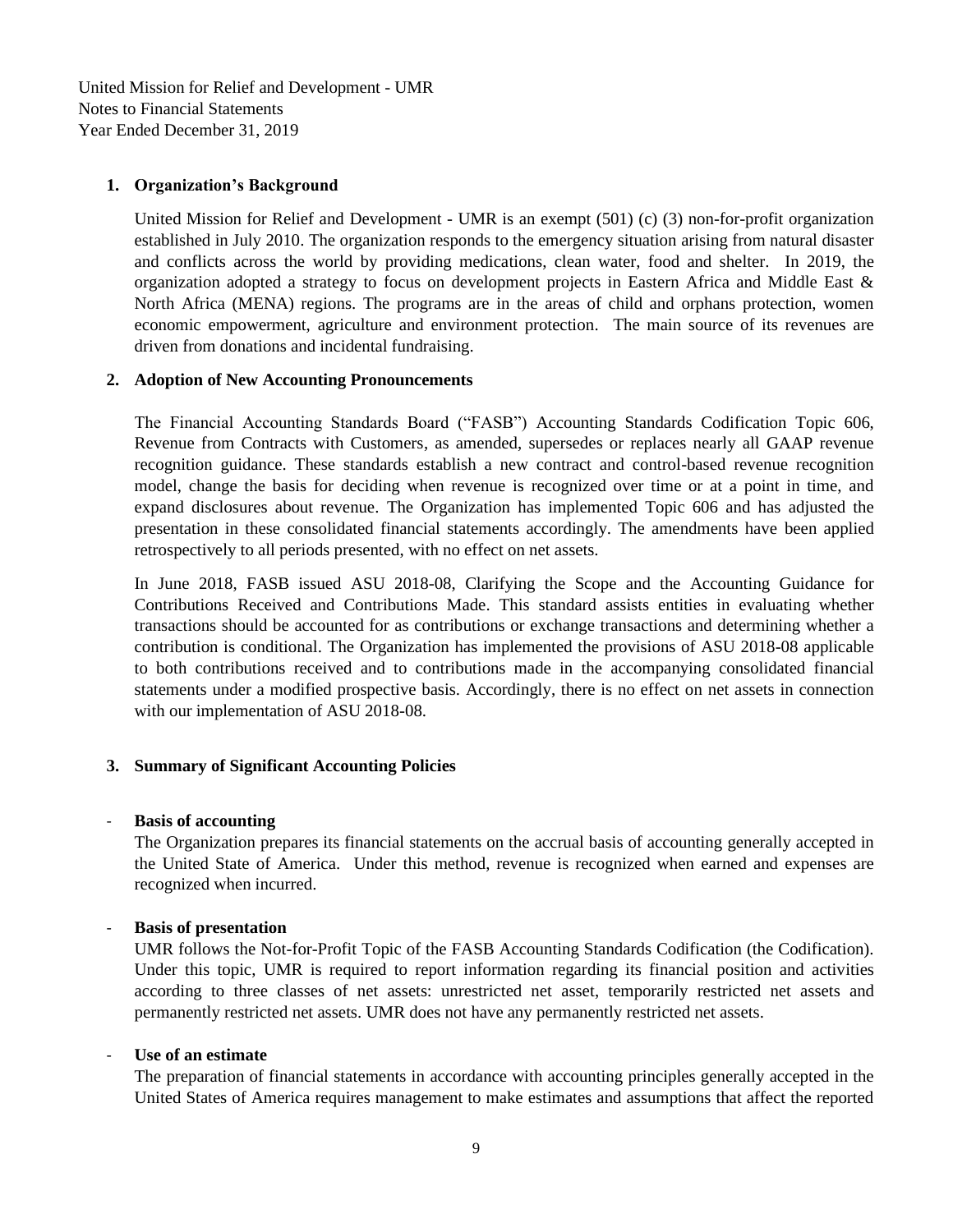amounts of assets and liabilities, disclosure of contingent assets and liabilities at the dates of the financial statements and the reported amounts of revenues and expenses during the reporting periods. Actual results could differ from those estimates.

## - **Cash and financial risk**

Cash and cash equivalent include cash on hand and checking accounts held with banks. The Organization maintains its cash in bank deposit accounts, which at times may exceed federally insured limits of \$250,000. As of December 31, 2019, and 2018, the uninsured balance was \$0 and \$791,446, respectively. The Organization has not experienced any losses in such accounts and believes it is not exposed to any significant credit risks on cash.

# - **Fixed assets**

Property and equipment purchases are recorded at cost and, if donated at fair value, depreciation is computed on the straight-line basis over 7 years. During the year, one of the field offices sold its own vehicle for \$9,873. The vehicle had a net book value of \$5,973 before the sale and recognized a gain of the sale of \$3,900.

# - **In-kind donations**

UMR receives substantial support of in-kind donations. The primarily source of the donations come from its pharmaceutical partner suppliers to accomplish the organization's purpose. In recording contributions of pharmaceuticals, UMR relies upon a third-party independent appraiser to ensure independent valuation. Both branded and generic pharmaceuticals are recorded using the method of evaluation known as the Sales Comparison Approach for goods commonly sold in the marketplace. The market used in this evaluation is based on the Wholesale Acquisition Cost (WAC) in the United States.

In 2019 and 2018, the organization provided in-kind pharmaceutical donation to the following countries:

|                                    | 2019             | 2018             |
|------------------------------------|------------------|------------------|
| Yemen                              | \$<br>4,420,643  | \$<br>24,808,744 |
| Kenya                              | 2,642,125        |                  |
| Sudan                              | 2,603,300        | 1,086,960        |
| Palestine                          | 1,708,289        | 43,415,305       |
| Zimbabwe                           | 435,652          |                  |
| South Africa                       | 400,000          |                  |
| Jordan (including Syrian Refugees) | 361,382          | 553,780          |
| Somalia                            | 337,430          | 6,202,187        |
| <b>USA</b>                         | 278,362          |                  |
| Nigeria                            |                  | 543,480          |
| <b>Total</b>                       | \$<br>13,187,183 | \$<br>76,610,456 |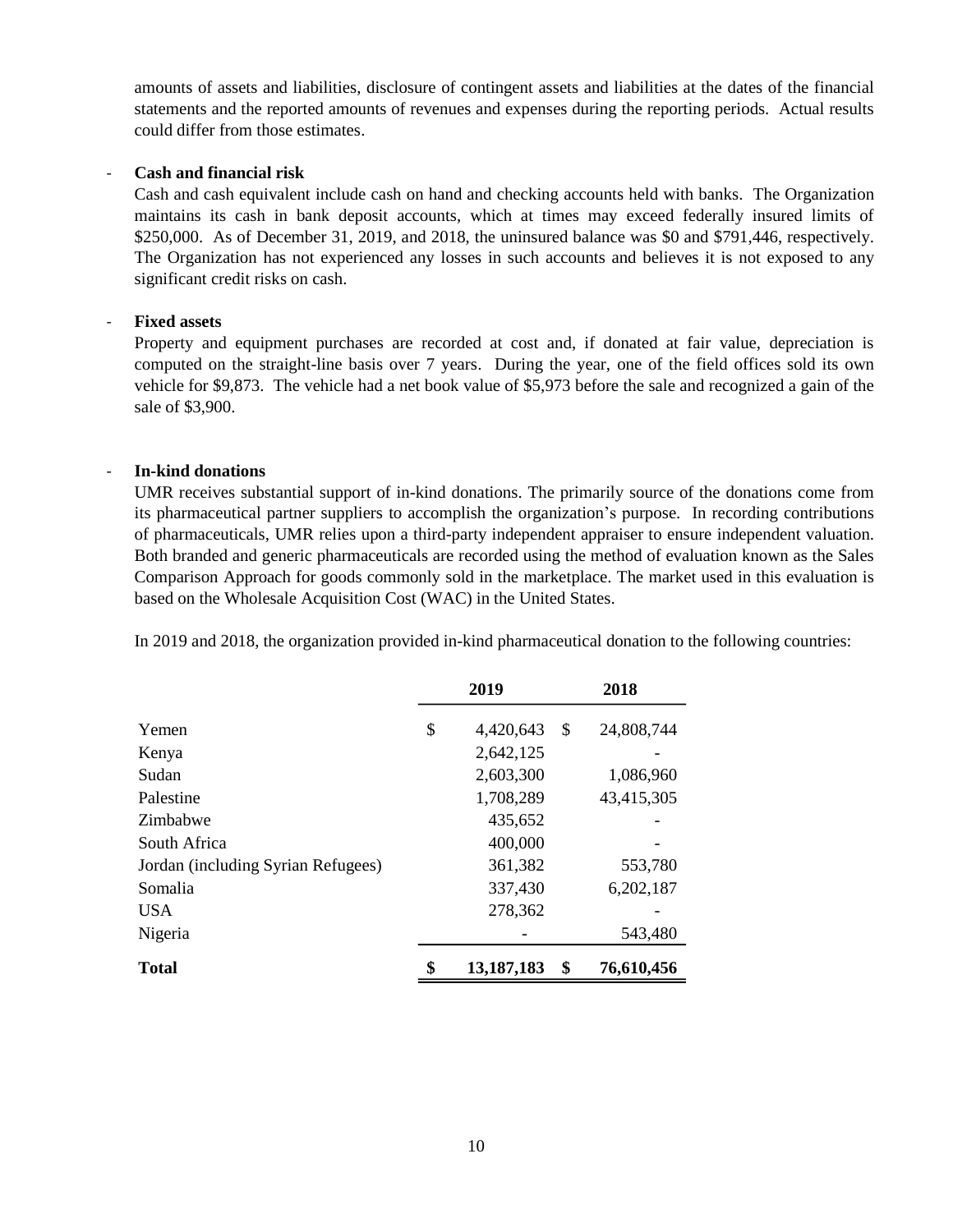# - **Cash donations**

UMR has directly donated cash to programs activities in various countries worldwide to cover various humanitarian needs in food security, emergency response, health, education, winter relief, child protection, and clean water. These programs are directly implemented by UMR or through partners. The organization provided the below cash donation during the years ended December 31, 2019 and 2018:

|                                        | 2019            | 2018            |
|----------------------------------------|-----------------|-----------------|
| Jordan (Syrian & Palestinian Refugees) | \$<br>1,190,355 | \$<br>919,858   |
| Yemen                                  | 586,144         | 442,071         |
| Kenya                                  | 398,083         | 254,704         |
| <b>USA</b>                             | 227,492         | 270,046         |
| Bangladesh (Rohingya Refugees)         | 174,727         | 215,178         |
| Palestine                              | 166,917         | 176,282         |
| Ethiopia                               | 148,417         | 61,200          |
| Somalia                                | 116,333         | 52,008          |
| Sudan                                  | 67,500          | 84,574          |
| India                                  | 30,040          | 25,000          |
| Pakistan                               | 27,528          | 66,056          |
| Lebanon                                | 26,068          | 50,070          |
| Iraq                                   | 24,725          | 4,515           |
| <b>Bosnia</b>                          | 11,500          | 5,250           |
| Syrian Refugees (Turkey and Lebanon)   |                 | 525,894         |
| Orphans in multicountries              |                 | 100,790         |
| <b>Total</b>                           | \$<br>3,195,829 | \$<br>3,253,495 |

# - **Revenue recognition**

UMR recognizes contributions when cash, securities or other assets, an unconditional promise to give, or notification of a beneficial interest is received. Conditional promises to give, that is, those with a measurable performance or other barrier, and a right of return, are not recognized until the conditions on which they depend have been substantially met.

# - **Contribution receivable**

The unconditional promise to give is recorded in the statement of financial position as pledge receivables. As of December 31, 2019 and 2018, the organization had a balance of \$80,490 and \$1,003,151, respectively of pledge receivable that is expected to be collected within 12-month period. The organization has not recorded allowance for doubtful amount.

# - **Grants to recipients**

In 2019, UMR granted to partners domestically and internationally \$117,846, with a considerable portion toward its domestic programs, winter relief, and refugees (mainly Syrian and Palestinian refugees in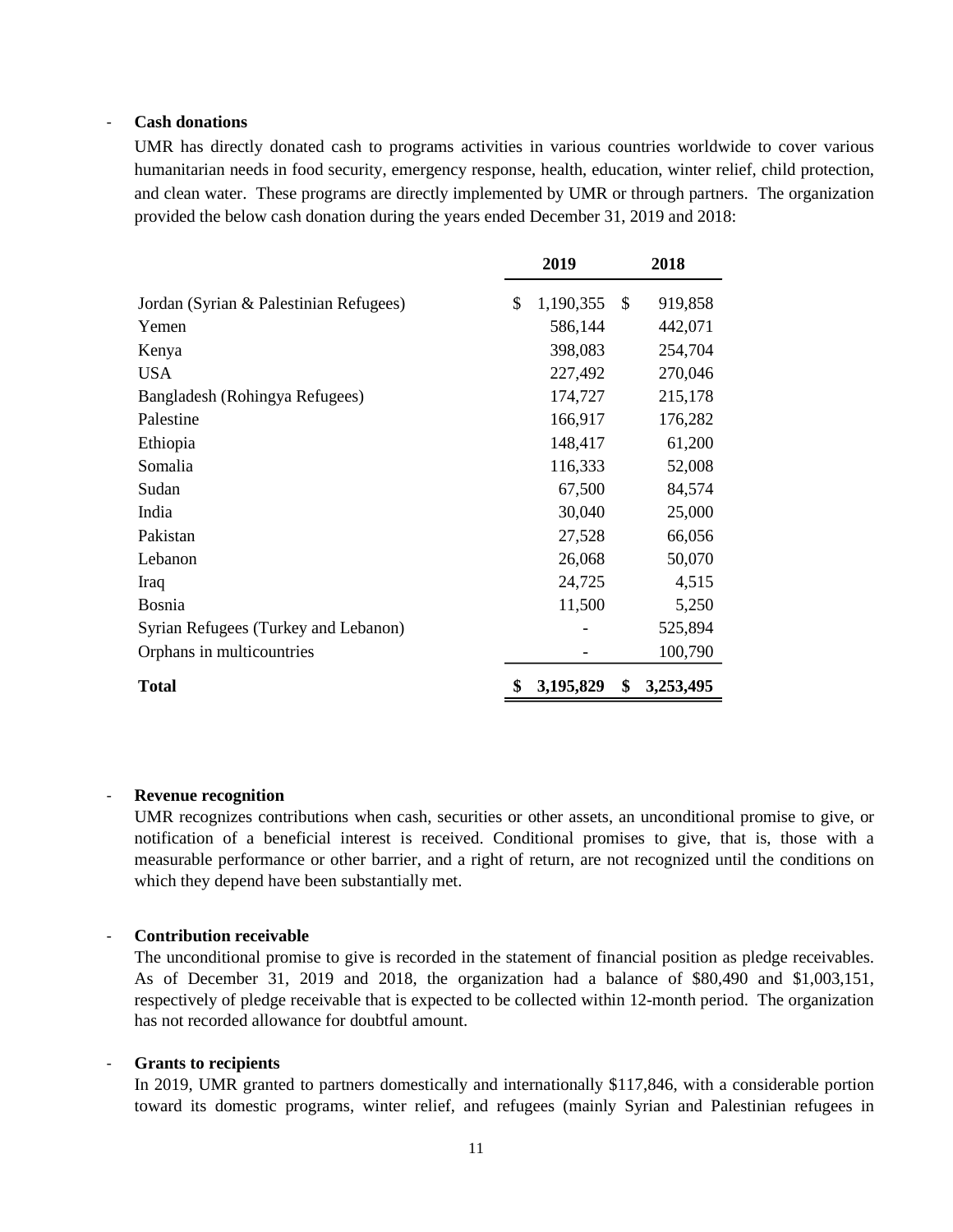Jordan, and for Yemeni) programs worldwide, comparing to \$256,219 in 2018. The reduction continues in grants as UMR started in 2017 to expand its capacity in its in-house program implementation. The program department carried out direct implementation, specially in field offices, mainly Jordan and Kenya to cover its respective regions, in 2019. In 2019, UMR established two new office in Sudan and Somalia to expand its operations. UMR's expansion in Sudan will be focusing on health and environment protection projects.

## - **Rent expense**

In August 2018, UMR entered into new lease agreement for 5 years for its headquarter office. Rent expense was \$188,463 and \$150,374 for the years ended December 31, 2019 and 2018, respectively. The rent included \$116,385 for the HQ office, \$1,221 for the office in United Kingdom, and \$12,025 for storages and venues where UMR uses for health programs items.

The following is a schedule, by year, for the future minimum lease payments required under non-cancelable operating lease as of December 31, 2019:

| 2020                   | 119,676.36 |
|------------------------|------------|
| 2021                   | 124,470.96 |
| 2022                   | 129,454.20 |
| 2023                   | 77,248.08  |
| Total minimum payments | 450,849.60 |

#### - **Transactions in foreign currencies**

UMR conducts many of its programs through field offices in foreign countries, and accordingly, transacts in the local currencies of those countries. These foreign currency transactions are translated into U.S. dollars at the appropriate exchange rates when each transaction is executed.

## - **Foreign operations**

UMR continued supporting and strengthening its field offices, in Jordan and Kenya by expanding its field programs, to serve Syrian, Palestinian and Yemeni and other underserved refugees, as well as conducting development and relief work with Somali refugees, Sudanese and Kenyan locals, and in parts of Africa through Kenya office. UMR continues to respond to Rohingya crisis, in Cox's Bazar refugees camp in Bangladesh, by establishing mobile and permanent clinics to serve the Rohingya refugees in one of the largest refugees' camps in the world. UMR has also established number of bakeries in Yemen, which potentially will contribute to the empowering the local market. UMR has also started women economic empowerment, adopting hospitals and child protection related projects in Yemen, to be carried out directly and through various partners with direct donations, as well as medical and medicine relief shipments. In 2019, UMR established two new offices in Sudan and Somalia, where the focus will be on agriculture, adopting hospitals, and environment related projects. The future of these offices, however, may be adversely affected by a number of potential factors, such as changes in the political climate. As of December 31, 2019, UMR continued the implementation of number of programs directly through these offices, mainly through public donations. UMR-Jordan office was able to continue the implementation a psycho-social support program for Syrian refugee children, affected by Syrian war, in northern Jordan. In 2019 UMR started two new initiatives for women economic empowerment and child protection, which are the "Jasmin" and "iFuture" projects respectively. The aim for the Jasmin project is to help training women